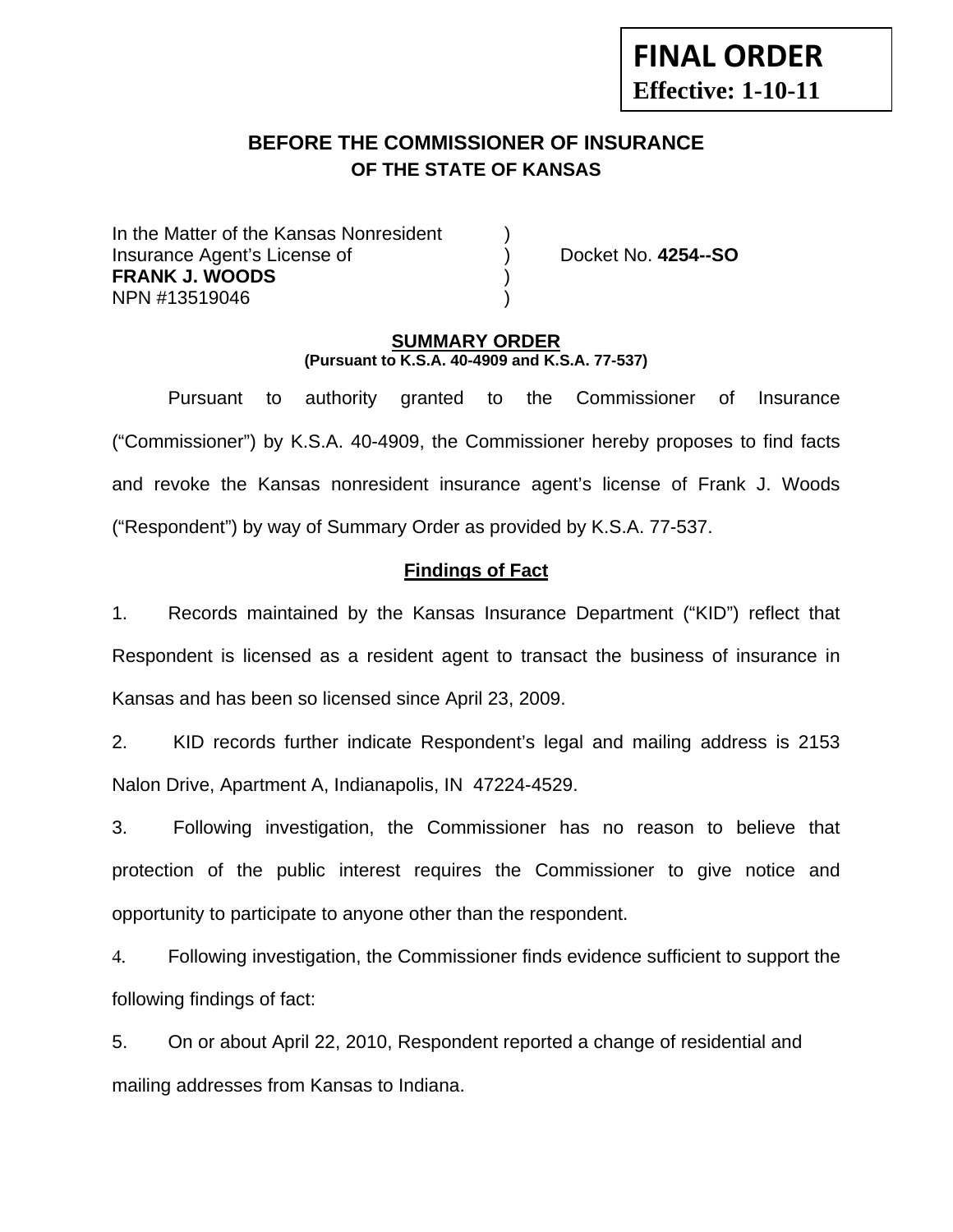6. On April 22 and on June 22, 2010, the Commissioner issued clearance letters to verify Respondent's Kansas resident license and qualifications.

7. By electronic mail message dated September 23, 2010, KID staff notified Respondent that ninety (90) days had passed since he moved from Kansas to Indiana and suggested he cancel his Kansas license by October 22, 2010, to avoid action against his license.

8. By letter of November 15, 2010, counsel for KID asked Respondent to reply within fifteen (15) business days if the foregoing facts were incorrect.

9. To date, Respondent has not replied, so the facts are deemed undisputed.

10. To date, Respondent has not provided proof he has obtained an Indiana resident license, nor has he cancelled his Kansas license.

### **Applicable Law**

11. K.S.A. 40-4909(a) provides, in relevant part:

"The commissioner may deny, suspend, revoke or refuse renewal of any license issued under this act if the commissioner finds that the applicant or license holder has. . . (2) Violated: (A) Any provision of chapter 40 of the Kansas Statutes Annotated, and amendments thereto, or any rule and regulation promulgated thereunder; . . . ." K.S.A. 2009 Supp. 40-4909(a).

12. "Unless denied licensure pursuant to K.S.A. 2009 Supp. 40-4909, and amendments thereto, a nonresident person shall receive a nonresident agent license if . . . such person is currently licensed as a resident and in good standing in such person's home state." K.S.A. 40-4906(a)(1).

13. Any insurance agent who resides in this state and who moves from this state to another state shall file with the commissioner within 30 days a change of address and provide certification from the new resident state." K.S.A. 40-4909(c)(2).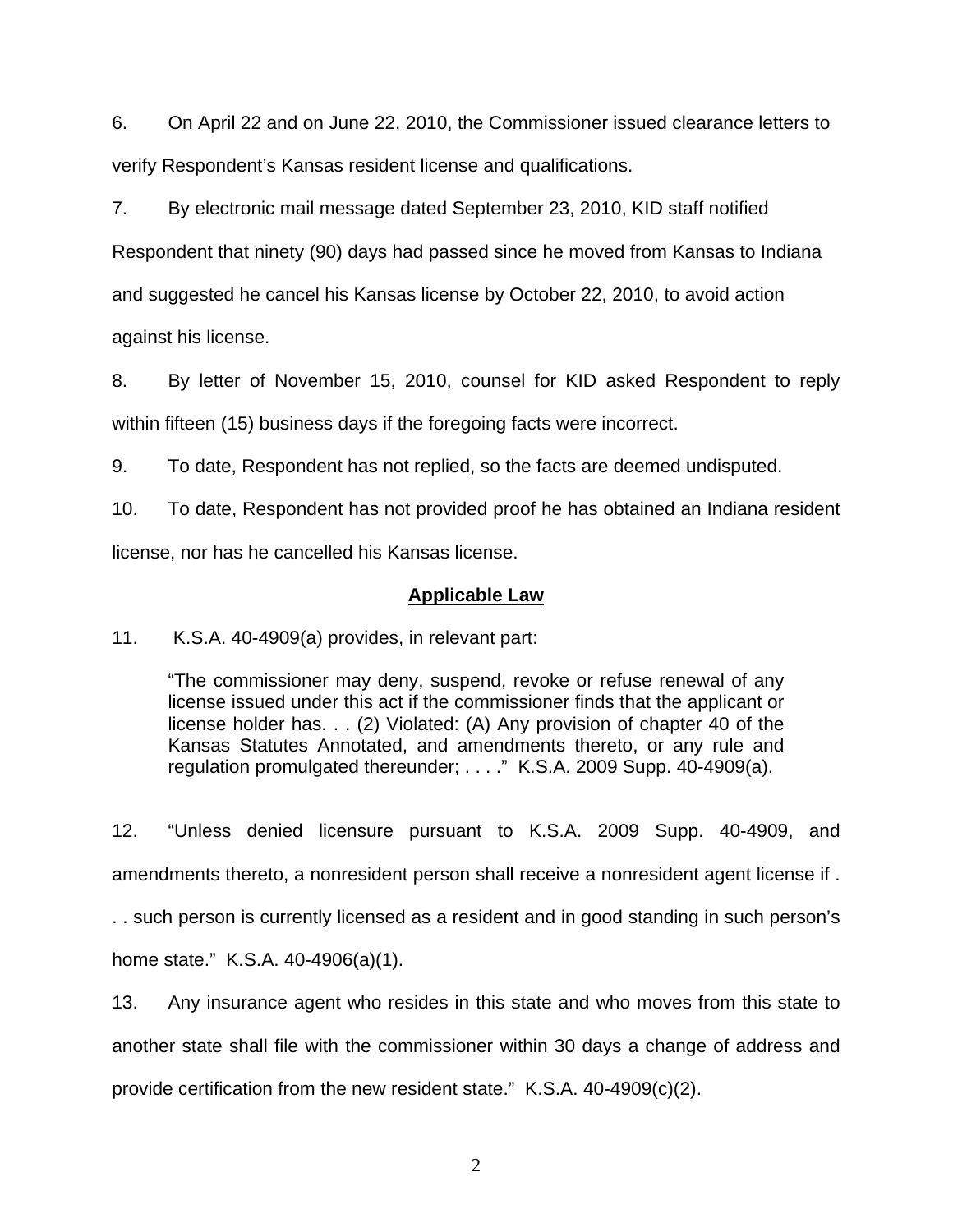14. In addition, the Commissioner may revoke any license issued under the Insurance Agents Licensing Act if the Commissioner finds that the interests of the insurer or the insurable interests of the public are not properly served under such license. K.S.A. 40-4909(b).

#### **Conclusions of Law**

15. The Commissioner has jurisdiction over Respondent as well as the subject matter of this proceeding, and such proceeding is held in the public interest.

16. The Commissioner finds, based on the facts contained in paragraphs 5 through 10, that Respondent's license may be revoked pursuant to K.S.A. 40-4909(a)(2)(A) because Respondent has violated the provisions of K.S.A. 40-4906(c)(2).

17. More importantly, the Commissioner finds from the same facts that Respondent's license must be cancelled or revoked because Respondent is not licensed and in good standing in his home state and thus is not entitled, pursuant to K.S.A. 40-4906(a)(1), to hold a license based on reciprocity.

18. Based on the foregoing findings, the Commissioner concludes that sufficient grounds exist for the revocation of Respondent's insurance agent's license pursuant to K.S.A. 40-4909(a) and K.S.A. 40-4906.

19. Based on the facts and circumstances set forth herein, it appears that the use of summary proceedings in this matter is appropriate, in accordance with the provisions set forth in K.S.A. 77-537(a), in that the use of summary proceedings does not violate any provision of the law, the protection of the public interest does not require the KID to give notice and opportunity to participate to persons other than Respondent, and after

3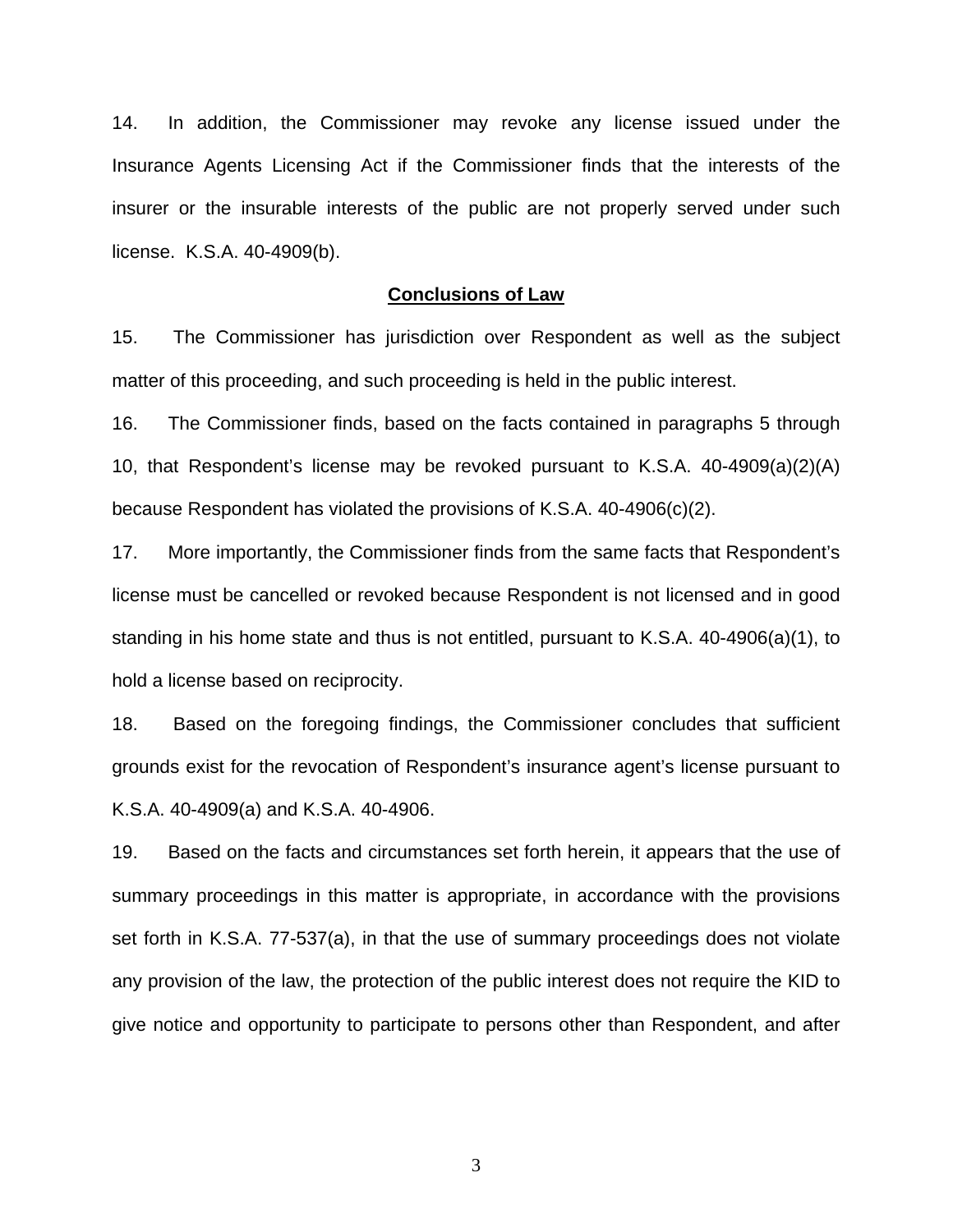investigation, KID believes in good faith that the allegations will be supported to the applicable standard of proof.

 **IT IS THEREFORE ORDERED BY THE COMMISSIONER OF INSURANCE THAT** the Kansas nonresident insurance agent's license of **FRANK J. WOODS** is hereby **REVOKED. It is further ordered,** that **FRANK J. WOODS** shall **CEASE and DESIST** from the sale, solicitation, or negotiation of insurance and/or receiving compensation deriving from the sale, solicitation, or negotiation of insurance conducted on and after the effective date of this order.

## **IT IS SO ORDERED THIS \_\_21st\_\_ DAY OF DECEMBER 2010, IN THE CITY OF TOPEKA, COUNTY OF SHAWNEE, STATE OF KANSAS.**



/s/ Sandy Praeger Sandy Praeger Commissioner of Insurance

/s/ John W. Campbell John W. Campbell General Counsel

## **NOTICE OF RIGHTS TO HEARING AND REVIEW**

**Within fifteen (15) days of the date of service of this Summary Order,** 

**Respondent** may submit a written request for a hearing pursuant to K.S.A. 77-537 and

K.S.A. 77-542. Any request for a hearing should be addressed to the following:

 John W. Campbell, General Counsel Kansas Insurance Department 420 S.W.  $9<sup>th</sup>$  Street Topeka, Kansas 66612